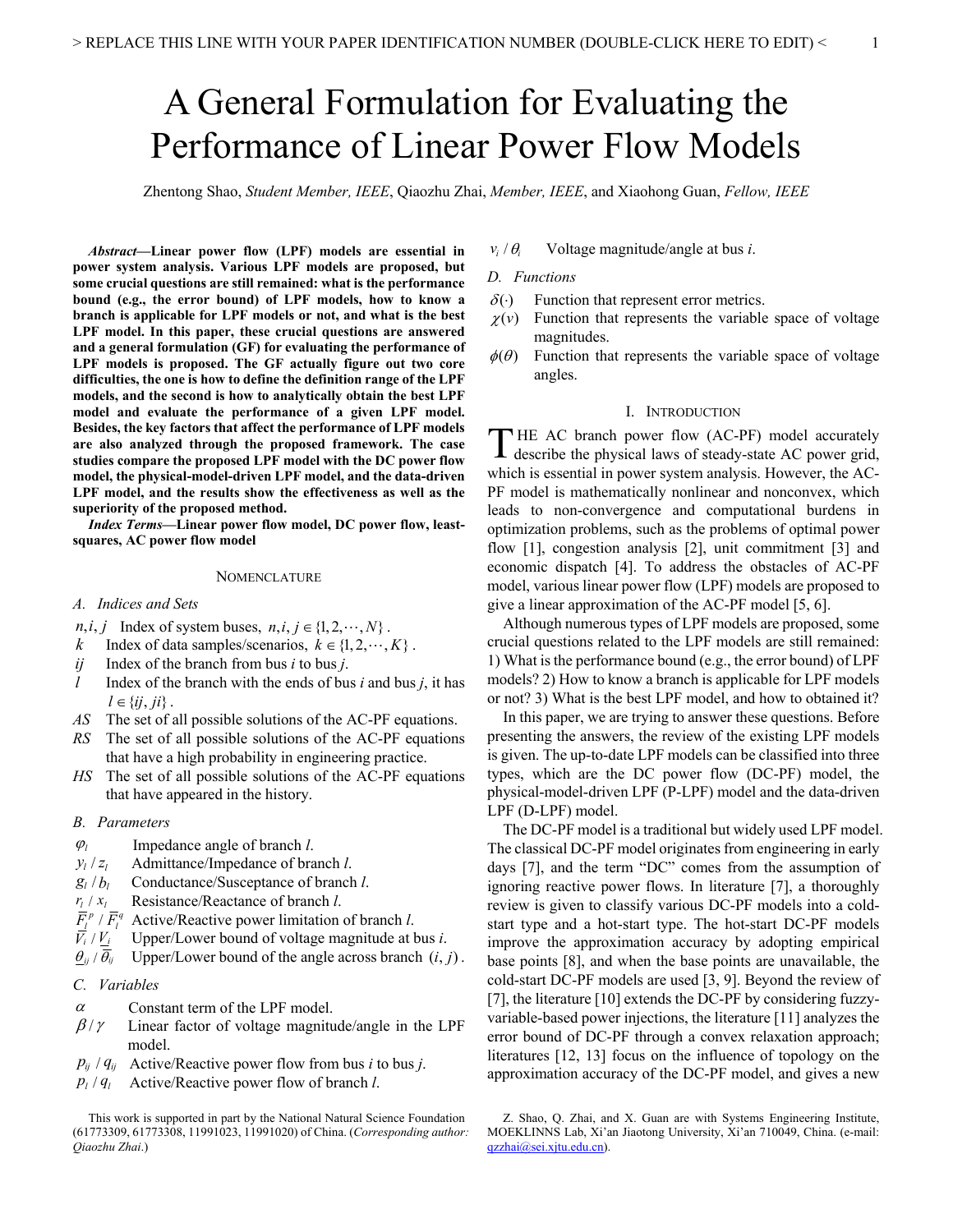form of iterative DC-PF model. Besides, the DC-PF models generally consider the branch losses as constants, and the values of the constant losses are from empirical estimation.

To improve the accuracy of DC-PF, the P-LPF models are proposed [14, 15]. The P-LPF models extend the basic idea of the classical DC-PF model and adopt the techniques of Taylor expansion. Compared with the DC-PF, the P-LPF models take into consideration the reactive power flow and voltage. Literature [16] summarizes different types of P-LPF models and proposes a general formulation for P-LPF models. In literature [17], the truncation error of the general P-LPF model is analyzed. In literature [18, 19], the P-LPF is further improved by expanding the variable space and some data-driven ideas are absorbed. The P-LPF models consider the branch losses by performing Taylor expansion on the AC-PF model around the base point and the branch losses are expressed as linear loss functions.

The D-LPF models are newly proposed, which break the limitations of variable space and the formulations of AC-PF model. The D-LPF models obtains the mappings between variables directly from historical data or measurement data. Literature [20] proposes a regression-based D-LPF model and uses the partial least-squares to address the data collinearity. Literature [21] proposes a iterative D-LPF approach to linearize the AC-PF equations considering the data noise. Literature [22] proposes a hybrid D-LPF model, in which the regression is applied to the errors of the P-LPF models. Literature [23] extends the data-driven idea to the convex approximation, and uses the ensemble learning method to find a quadratic mapping between the variables. In literature [24], the approximation error of the regression-based D-LPF model is bounded through the Rademacher complexity theory, in which the probability distribution is assumed. In literature [25], a theoretical explanation is given to illustrate why the performance of the D-LPF is much better than that of DC-PF and P-LPF. The D-LPF uses a double-ends formulation to consider the branch losses, i.e., the from-end and the to-end of the branch have different LPF models.

In the above literatures, the LPF models are generally evaluated by Monte Carlo (MC) simulation. However, the result of MC simulation is sensitive to the probability distribution of the samples, but the accurate probability distribution is difficult to obtain in engineering. Moreover, the MC simulation evaluates the LPF models in an expectation sense, and the accurate error bound of the LPF model is inaccessible.

Lots of LPF models are proposed and show excellent performance in their own settings, but to our best knowledge, no method is proposed to evaluate or rank them fairly. Therefore, it is meaningful to propose a fair and unified method to evaluate the performance of LPF models, and further, the method can tell whether a given branch is suitable for LPF or not, and what is the best LPF model for the given branch.

To this end, this paper proposes a general formulation to provide a unified and consistent evaluation system for the LPF models, under this system, the best LPF model can be defined and further obtained. The main contributions of this paper are summarized as follows:

1) The definition set of LPF models is proposed. The set can be adjusted according to applications, and the parameters of the set are easy to obtain in engineering.

2) The general formulation for evaluating the LPF models is proposed, and based on the general formulation, the best LPF model is obtained. A grid sampling method is proposed to give analytical solutions to the problems.

3) Under the proposed evaluation method, different LPF models are tested and ranked. The proposed evaluation method gives both the expected error and the maximum error of the LPF models. Besides, the factors that affect the performance of LPF models are analyzed.

The remainder of the paper is organized as follows: Section II provides the mathematical formulations, which includes the review of LPF models, the basic idea, and the methodology of the general formulation. Section III provides case studies and Section IV concludes the paper.

#### II. MATHEMATICAL FORMULATION

In this paper, for all formulations, the phase angles are in radian, and other variables are in per-unit.

## *A. The AC Branch Power Flow Model*

The AC branch power flow models are provided as follows:

$$
p_{ij} = g_i v_i^2 - v_i v_j g_l \cos \theta_{ij} - v_i v_j b_l \sin \theta_{ij},
$$
  
\n
$$
q_{ij} = -b_i v_i^2 + v_i v_j b_l \cos \theta_{ij} - v_i v_j g_l \sin \theta_{ij}.
$$
\n(1)

The AC-PF model can be presented in a more compact from as follows (this treatment is possibly novel). For a given branch, it has:

$$
g_{l} + jb_{l} = \frac{1}{r_{l} + jx_{l}} = \frac{1}{z_{l}e^{j\varphi_{l}}} = y_{l}e^{-j\varphi_{l}}.
$$
 (2)

Then, it can be obtained:

$$
g_l = y_l \cos \varphi_l
$$
,  $b_l = -y_l \sin \varphi_l$ ,  $\varphi_l = \arctan(-b_l / g_l)$ . (3)  
By substituting (3) into the formulation (1), it has:

$$
p_{ij} = g_i v_i^2 - v_i v_j y_i (\cos \varphi_i \cos \theta_{ij} - \sin \varphi_i \sin \theta_{ij}),
$$
\n(4)

$$
q_{ij} = -b_i v_i^2 - v_i v_j y_l (\sin \varphi_l \cos \theta_{ij} + \cos \varphi_l \sin \theta_{ij}).
$$

By using the trigonometric formulas, the formulation (4) is transformed into the following formulation:

$$
p_{ij} = g_i v_i^2 - v_i v_j y_l \cos(\theta_{ij} + \varphi_l),
$$
  
\n
$$
q_{ij} = -b_l v_i^2 - v_i v_j y_l \sin(\theta_{ij} + \varphi_l).
$$
\n(5)

## *B. Formulations of Various Linear Power Flow Models*

The formulations of three typical types of LPF models are provided in this subsection.

*1) The DC Power Flow Model*

The DC-PF models only consider active power and can be summarized as the formulation (6).

$$
p_{ij} = \gamma_{ij} \cdot \theta_{ij} + \alpha_{ij} \tag{6}
$$

The values of  $\gamma_{ij}$  and  $\alpha_{ij}$  are generally case-dependent and empirical. In the classical DC-PF model, it has:

$$
\gamma_{ij} = 1 / x_l, \quad \alpha_{ij} = 0. \tag{7}
$$

The detailed review of various DC-PF models is available in literature [7].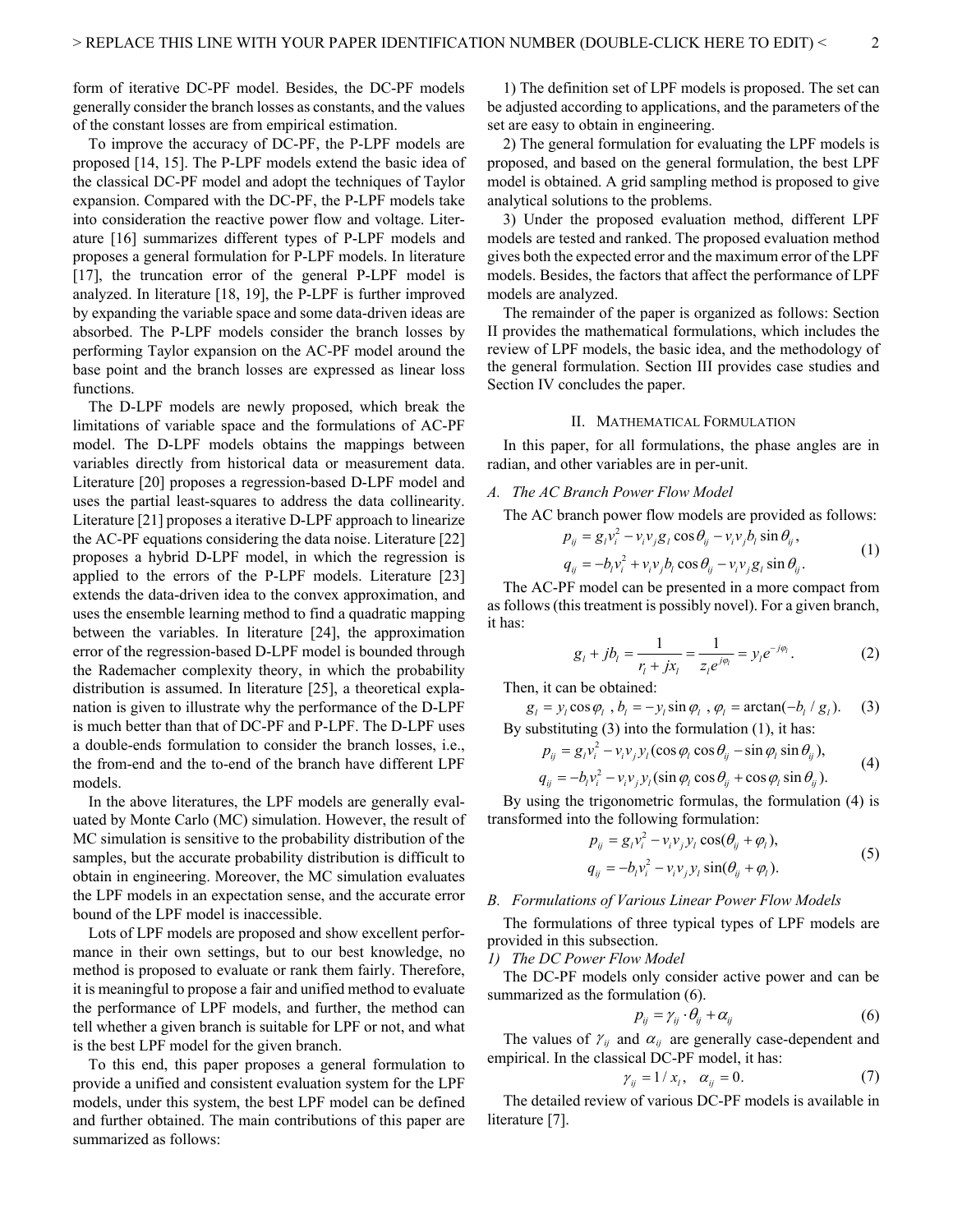#### *2) The Physical-Model-Driven Linear Power Flow Model*

The P-LPF models are generally the transformation/simplification/Taylor expansion of AC-PF model. The typical P-LPF models are presented as follows:

$$
p_{ij} = 0.5g_i(v_i^2 - v_j^2) - b_l \theta_{ij},
$$
  
\n
$$
q_{ij} = -0.5b_l(v_i^2 - v_j^2) - g_l \theta_{ij}.
$$
\n(8)

The formulation (8) is a lossless model. When the loss is considered, the P-LPF model should work in the hot-start mode and the base point is required.

More detailed summary of various P-LPF models is available in literature [16]. In [16], it is also announced that the P-LPF models can be generalized by expanding the variable space, for example, the  $\ln v$  can be regarded as an independent variable to replace the  $v^2$  in (8).

# *3) The Data-Driven Linear Power Flow Model*

The D-LPF models mine the linear relationship between the variables from the data. The formulations of D-LPF models are flexible, and the typical D-LPF model of branch form can be expressed as follows:

$$
p_{ij} = \alpha_{ij}^p + \sum_{n=1}^N \beta_n^{p_{ij}} v_n + \sum_{n=1}^N \gamma_n^{p_{ij}} \theta_n,
$$
  
\n
$$
q_{ij} = \alpha_{ij}^q + \sum_{n=1}^N \beta_n^{q_{ij}} v_n + \sum_{n=1}^N \gamma_n^{q_{ij}} \theta_n.
$$
\n(9)

In the D-LPF model, the branch flows are related to voltages of all buses. The linear factors of D-LPF are obtained by linear regression (i.e., basically the least-squares method). The data of the D-LPF model is collected from historical data or real-time measurement data.

The D-LPF models are considered to perform better than the P-LPF and DC-PF models. In literature [25], it is explained that the good performance of D-LPF models comes from the fact that the D-LPF models are the best linear approximation on the *RS* (i.e., the regional set defined by the data), and the scenarios in the *RS* has a high probability of appearing in engineering. On the contrary, the D-LPF may perform worse than the P-LPF and DC-PF models on the *AS*. More detailed summary of the D-LPF models of branch form is available in [25].

## *C. A General Formulation for Evaluating the Performance of Linear Power Flow Models*

Various types of LPF models are dedicated to finding a good linear approximation of AC-PF model. So which one is the best LPF model? In this subsection, we would like to answer this question and propose a general formulation (**GF**) to evaluating the performance of LPF models.

By observing the AC-PF model, it can be found that the branch power flow involves only four types of variables, which are  $p_i / q_i$ ,  $v_i$ ,  $v_j$  and  $\theta_{ij}$ . Then, in practice, the four types of variables should be within a certain range, and combining these ranges, the definition range (DR) set of LPF models can be defined as the formulation (10).

In the formulation (10), the DR set considers both directions of the branch to ensure all scenarios in the DR set can satisfy the power flow limitations. The DR set is controllable by adjusting the parameters (e.g., the  $V_i$ ,  $\overline{V}_i$ ), and in engineering, these parameters are easy to be obtained or estimated.

$$
S_{i} = \begin{cases} p_{ij} = g_{i}v_{i}^{2} - v_{i}v_{j}y_{i}\cos(\theta_{ij} + \varphi_{i}), \\ p_{ji} = g_{i}v_{j}^{2} - v_{i}v_{j}y_{i}\cos(-\theta_{ij} + \varphi_{i}), \\ q_{ij} = -b_{i}v_{i}^{2} - v_{i}v_{j}y_{i}\sin(\theta_{ij} + \varphi_{i}), \\ q_{ji} = -b_{i}v_{i}^{2} - v_{i}v_{j}y_{i}\sin(-\theta_{ij} + \varphi_{i}), \\ \frac{V_{i}}{\sum_{i} \leq v_{i} \leq \overline{V}_{i}, V_{j} \leq v_{j} \leq \overline{V}_{j},} \\ -\overline{F}_{i}^{p} \leq p_{ij}, p_{ji} \leq \overline{F}_{i}^{p}, \\ -\overline{F}_{i}^{q} \leq q_{ij}, q_{ji} \leq \overline{F}_{i}^{q}, \\ \underline{\theta}_{ij} \leq \theta_{ij} \leq \overline{\theta}_{ij}. \end{cases} (10)
$$

The LPF models work within the set  $S_l$  and are aimed to approximate the branch flows by linear functions of  $v_i$ ,  $v_j$  and  $\theta_{ij}$ . Therefore, the performance of an LPF model can be evaluated by the following formulations: (**GP**):

$$
\min_{\substack{p_i, p_j, p_j, p_j, p_j \\ q_j, p_j, p_j, p_j}} \iiint \delta(p_{ij} - p_{ij}^{LPF}) d\theta_{ij} dv_j dv_i \tag{11}
$$

$$
\text{s.t.} \quad p_{ij}^{LPF} = \alpha_{ij}^P + \beta_i^{p_{ij}} \chi(\nu_i) + \beta_j^{p_{ij}} \chi(\nu_j) + \gamma_{ij}^P \phi(\theta_{ij}) \tag{12}
$$
\n
$$
p_{ij}, \nu_i, \nu_j, \theta_{ij} \in S_l \tag{13}
$$

$$
(GO):
$$

 $\alpha_i^p$ .

$$
\min_{a_{ij}^q, \beta_i^{q_{ij}}, \gamma_j^{q_{ij}}, \gamma_{ij}^q} \iiint \delta(q_{ij} - q_{ij}^{LPF}) d\theta_{ij} dv_j dv_i \qquad (14)
$$

$$
\text{s.t.} \quad q_{ij}^{LPF} = \alpha_{ij}^q + \beta_i^{q_{ij}} \chi(\mathbf{v}_i) + \beta_j^{q_{ij}} \chi(\mathbf{v}_j) + \gamma_{ij}^q \phi(\theta_{ij}) \tag{15}
$$

$$
q_{ij}, \nu_i, \nu_j, \theta_{ij} \in S_l \tag{16}
$$

Where, the constraints (12) and (15) represent the general form of LPF models, for example, the P-LPF model in (8) can be generalized as:

$$
\chi(v) = v^2, \ \phi(\theta) = \theta, \ \alpha_{ij}^p = 0, \n\beta_i^{p_{ij}} = -\beta_j^{p_{ij}} = 0.5g_i, \ \gamma_{ij}^p = -b_i.
$$
\n(17)

The error metric in (11) and (14) is determined according to applications. For example, it can be the absolute error, the leastsquares or the minimization of the maximum error.

The **GF** have three functions:

- The **GF** is able to provide the best LPF (B-LPF) model on the DR set.
- The **GF** is able to judge whether the branch is suitable for LPF models by analyzing the error of the B-LPF.
- When the LPF model is given, the **GF** is able to evaluate the performance of the LPF on the DR set.

It should be noted that the **GF** has non-convex constraints and integral objectives, which cannot be solved directly. Therefore, an analytical method is proposed to solve the problems of **GF**.

#### *D. Problem for Obtaining the Best Linear Power Flow Model*

In this section, the **GF** will be instantiated to construct an optimization problem for obtaining the best LPF on the DR set. The least-squares is selected as the error metric, and the settings in formulation (18) are used.

$$
\delta(\cdot) = (\cdot)^2, \ \ \chi(\nu) = \nu^2, \ \ \phi(\theta) = \theta \tag{18}
$$

With the settings in (18), the problem for obtaining the B-LPF model can be described as follows: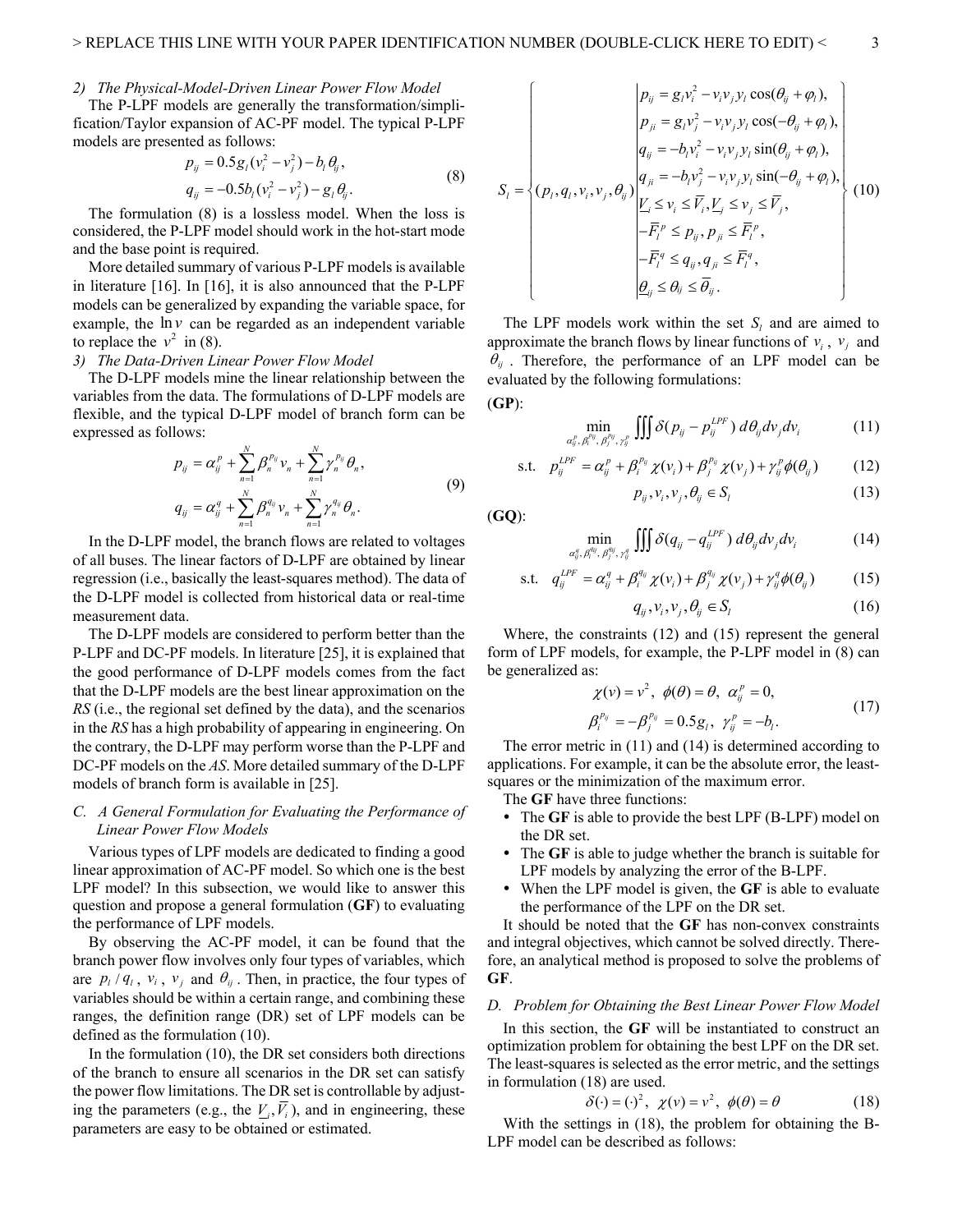(**GP-I**):

$$
\min_{l_{ij}^p, \beta_{ij}^{p_{ij}}, p_{j}^{p_{ij}}, \gamma_{ij}^p} \left( p_{ij}^{(k)} - p_{ij}^{LPF,(k)} \right)^2 \tag{19}
$$

s.t. 
$$
p_{ij}^{LPF,(k)} = \alpha_{ij}^P + \beta_i^{p_{ij}} (v_i^{(k)})^2 + \beta_j^{p_{ij}} (v_j^{(k)})^2 + \gamma_{ij}^P \theta_{ij}^{(k)}, \forall k \quad (20)
$$

$$
p_{ij}^{(k)}, v_i^{(k)}, v_{ij}^{(k)} \in S_l \tag{21}
$$

 $\alpha_{ij}^p$ 

(**GQ-I**):

$$
\min_{a_{ij}^q, \beta_i^{q_{ij}}, \beta_j^{q_{ij}}, \gamma_{ij}^q} \left( q_{ij}^{(k)} - q_{ij}^{LPF,(k)} \right)^2 \tag{22}
$$

$$
\text{s.t.} \quad q_{ij}^{LPF,(k)} = \alpha_{ij}^q + \beta_i^{q_{ij}} (\mathbf{v}_i^{(k)})^2 + \beta_j^{q_{ij}} (\mathbf{v}_j^{(k)})^2 + \gamma_{ij}^q \theta_{ij}^{(k)}, \ \forall k \quad (23)
$$

$$
q_{ij}^{(k)}, v_i^{(k)}, v_i^{(k)}, \theta_{ij}^{(k)} \in S_l
$$
 (24)

In the above formulations, the  $S_l$  is a continuous set, which contains countless scenarios, and this makes the problems **GP-I** and **GQ-I** have infinite constraints. To make the problems solvable, representative scenarios in the  $S_l$  are selected by using a grid sampling method.

Let, 
$$
F_{ij}^P(v_i, v_j, \theta_{ij}) = g_i v_i^2 - v_i v_j y_l \cos(\theta_{ij} + \varphi_l),
$$
 (25)

$$
F_{ij}^{\mathcal{Q}}(v_i, v_j, \theta_{ij}) = -b_i v_i^2 - v_i v_j y_l \sin(\theta_{ij} + \varphi_l). \tag{26}
$$

Then, the grid sampling method (**GSM**) can be described as follows:

# **Grid Sampling Method**

**Step 1**: (*Initialization*) Set the parameters *B*, *D* and *M*, then generate  $v_i^{(b)}$ ,  $v_j^{(d)}$ ,  $\theta_{ij}^{(m)}$  by the following formulations:

$$
v_i^{(b)} = V_i + [(\bar{V}_i - V_i)(b-1)] / (B-1), \forall b = 1, 2, \cdots, B
$$
 (27)

$$
v_j^{(d)} = \underline{V}_j + [(\overline{V}_j - \underline{V}_j)(d-1)] / (D-1), \forall d = 1, 2, \cdots, D
$$
 (28)

 $\theta_{ii}^{(m)} = \theta_{ii}^{\text{Re}} + [(\bar{\theta}_{ii}^{\text{Re}} - \theta_{ii}^{\text{Re}})(m-1)] / (M-1), \forall m = 1,2,\cdots, M$  (29)

**Step 2**: (*Sampling*) Set  $k = 0$  and initialize  $S_i = \emptyset$ . Then do the following procedures:

For *b* from 1 to *B*,

For *d* from 1 to *D*,

For *m* from 1 to *M*,

Calculate the branch flows by:

$$
p_{ij}^* = F_{ij}^P(v_i^{(b)}, v_j^{(d)}, \theta_{ij}^{(m)}), p_{ji}^* = F_{ij}^P(v_j^{(d)}, v_i^{(b)}, -\theta_{ij}^{(m)}),
$$
  
\n
$$
q_{ij}^* = F_{ij}^Q(v_i^{(b)}, v_j^{(d)}, \theta_{ij}^{(m)}), q_{ji}^* = F_{ij}^Q(v_j^{(d)}, v_i^{(b)}, -\theta_{ij}^{(m)}).
$$
  
\nIf  $-\overline{F}_i^P \le p_{ij}^*, p_{ji}^* \le \overline{F}_i^P \& -\overline{F}_i^q \le q_{ij}^*, q_{ji}^* \le \overline{F}_i^q$   
\nsave  $(p_{ij}^*, p_{ji}^*, q_{ij}^*, q_{ji}^*, v_i^{(b)}, v_j^{(d)}, \theta_{ij}^{(m)})$  to  $S_l$ ,  
\n $k = k+1$ ;  
\nEnd if.  
\nEnd for.  
\nEnd for.

It is worth noting that the range of  $\theta_{ij}$  in the formulation (29) is  $[\theta_{ij}^{\text{Re}}, \overline{\theta_{ij}}^{\text{Re}}]$ , which represents the real range of  $\theta_{ij}$ , and the real range can be defined as follows:

$$
\begin{aligned}\n\overline{\theta}_{ij}^{Re} &= \max \theta_{ij} \\
\text{s.t.} \quad \theta_{ij} \in S_i. \\
\end{aligned}\n\quad \text{and} \quad\n\begin{aligned}\n\frac{\theta_{ij}^{Re} &= \min \theta_{ij} \\
\text{s.t.} \quad \theta_{ij} \in S_i.\n\end{aligned}\n\tag{30}
$$

In this paper, three types of the  $\theta_{ij}$  ranges are involved, which are:

1) The roughly estimated range of  $\theta_{ij}$ , i.e.,  $\theta_{ij} \in [\theta_{ij}, \overline{\theta}_{ij}]$ .

2) The implicit range of  $\theta_{ij}$ , i.e.,  $\theta_{ij} \in [\theta_{ij}^{\text{Im}}, \overline{\theta_{ij}}^{\text{Im}}]$ , which comes from the enforcement of active power limitations.

3) The real range of  $\theta_{ij}$ , i.e.,  $\theta_{ij} \in [\theta_{ij}^{Re}, \theta_{ij}^{Re}]$ .

A smaller range of  $\theta_{ij}$  can help to improve the sampling accuracy of the **GSM**. For the active branch flow from bus *i* to bus *j*, the  $[\theta_{ij}^{\text{Re}}, \overline{\theta_{ij}}^{\text{Re}}]$  can be obtained by the following analytical formulas:

$$
\underline{\theta}_{ij}^{Re} = \max \{ \underline{\theta}_{ij}^{lm}, \underline{\theta}_{ij} \}, \ \ \overline{\theta}_{ij}^{Re} = \min \{ \overline{\theta}_{ij}^{lm}, \overline{\theta}_{ij} \}.
$$
 (31)

$$
\overline{\theta}_{ij}^{Im} / \underline{\theta}_{ij}^{Im} = \max / \min \left[ \arccos \left( \frac{g_i v_i^2 - p_{ij}}{v_i v_j y_l} \right) - \varphi_l \right] \tag{32}
$$
  
s.t.  $p_{ij} \in \{-\overline{F}_{ij}^p, \overline{F}_{ij}^p\}, v_i \in \{\underline{V}_i, \overline{V}_i\}, v_j \in \{\underline{V}_j, \overline{V}_j\}.$ 

The formulations of (32) comes from the analysis of the AC-PF partial derivatives. With the help of the compact AC-PF model, the partial derivatives can be easily analyzed, and the results are shown as follows:

Let 
$$
F(v_i, v_j, \theta_{ij}) = g_i v_i^2 - v_i v_j y_l \cos(\theta_{ij} + \varphi_l)
$$
, (33)

I hen it has.

$$
\frac{\partial \theta_{ij}}{\partial v_j} = -\frac{F_{v_j}}{F_{\theta}} = -\frac{-v_i y_l \cos(\theta_{ij} + \varphi_l)}{v_i v_j y_l \sin(\theta_{ij} + \varphi_l)} = \frac{\cot(\theta_{ij} + \varphi_l)}{v_j}
$$
(34)

The (34) indicates that the  $v_j$  is monotonic to  $\theta_{ij}$ , and the optimal value of  $\theta_{ij}$  is obtained at  $v_j \in \{V_j, \overline{V_j}\}\.$ 

$$
\frac{\partial \theta_{ij}}{\partial v_i} = -\frac{F_{v_i}}{F_{\theta}} = -\frac{2\cos\varphi_{ij}}{v_j\sin(\theta_{ij} + \varphi_{ij})} + \frac{\cos(\theta_{ij} + \varphi_{ij})}{v_i\sin(\theta_{ij} + \varphi_{ij})}
$$
(35)

For common branches, it takes the assumptions of:

 $\theta_{ij} \approx 0, \varphi_{ij} \in [\pi/3, \pi/2], v_i, v_j \in [0.9, 1.1].$  (36)

Then the extreme point from the (35) is:

$$
v_i^* = \frac{\cos(\theta_{ij} + \varphi_{ij})}{2\cos\varphi_{ij}} v_j \approx 0.5 v_j \notin [0.9, 1.1]
$$
 (37)

The (37) indicates that the extreme point of  $v_i$  is out of the range of  $v_i$ , and the optimal solution of  $\theta_{ij}$  is only obtained at the boundary of  $v_i \in \{V_i, \overline{V_i}\}$ .

Q.E.D

Two points are worth attentions:

1) The algorithm in the formulation (32) should be applied to both  $p_{ij}$  and  $p_{ji}$ , and the intersection of the two implicit ranges from  $p_{ij}$  and  $p_{ji}$  is the final real range of  $\theta_{ij}$ .

2) The range of  $\theta_{ij}$  is sensitive to the active power but not sensitive to the reactive power. Therefore, the implicit range of  $\theta_{ij}$  only comes from the limitations of active branch flow.

With the **GSM**, the set  $S_l$  becomes  $S_l(K)$ , which is a set containing *K* scenarios. Then, the problems **GP-I** and **GQ-I** are solvable, and the analytical solution of **GP-I** and **GQ-I** are given as follows:

Let 
$$
\mathbf{x}^{(k)} = (1, (v_i^{(k)})^2, (v_j^{(k)})^2, \theta_{ij}^{(k)})^T
$$
,  $\mathbf{y}^{(k)} = (p_{ij}^{(k)}, q_{ij}^{(k)})^T$ , (38)

and 
$$
X = (x^{(1)}, x^{(2)}, \dots, x^{(K)})
$$
,  $Y = (y^{(1)}, y^{(2)}, \dots, y^{(K)})$ , (39)

$$
A = \begin{pmatrix} \alpha_j^p & \beta_i^{p_{ij}} & \beta_j^{p_{ij}} & \gamma_j^p \\ \alpha_j^q & \beta_i^{q_{ij}} & \beta_j^{q_{ij}} & \gamma_j^q \end{pmatrix}^T. \tag{40}
$$

Then, the solution is:

$$
A = (XXT)-1 XYT
$$
 (41)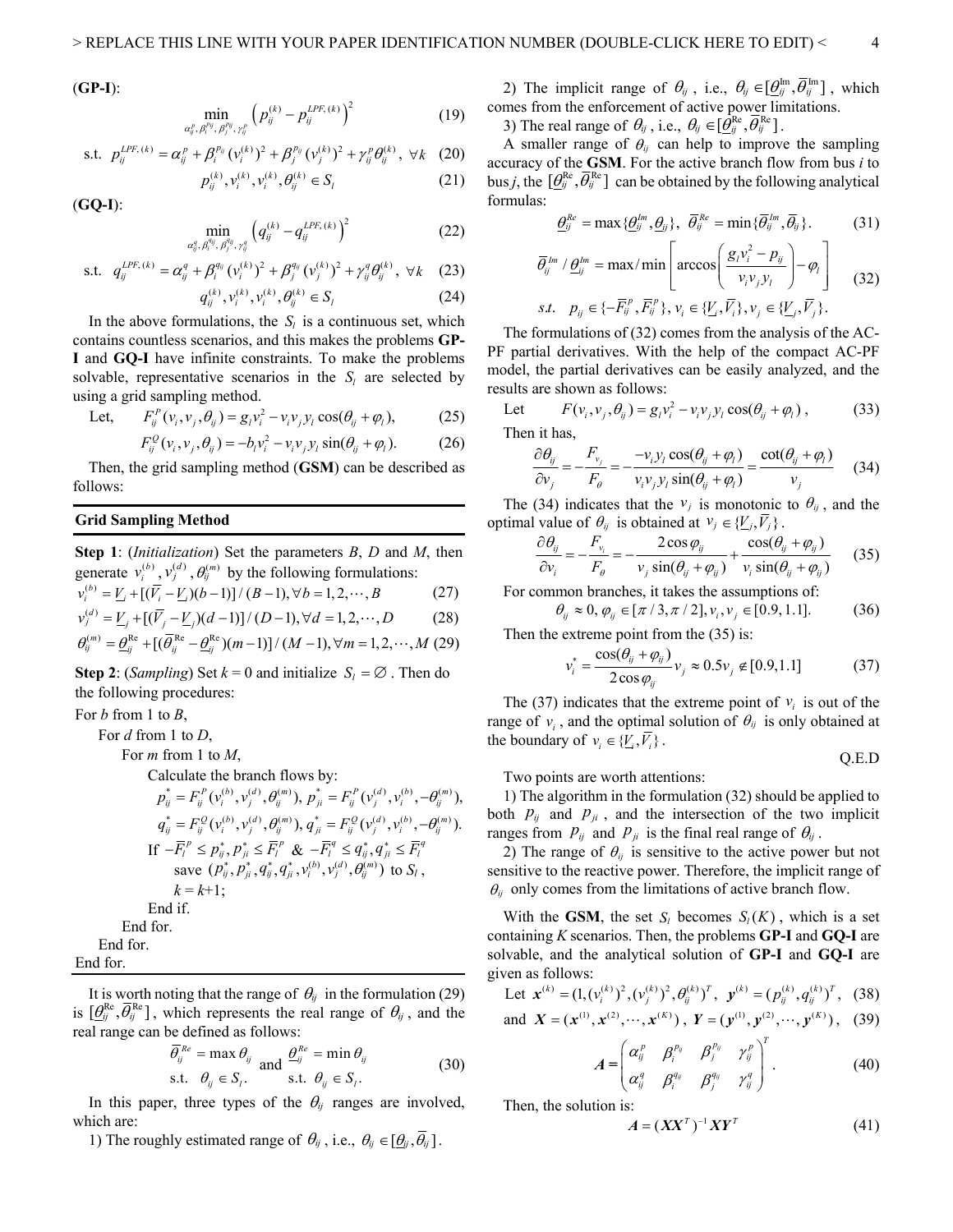## *E. Problem for Evaluating the Performance of Linear Power Flow Models*

For a given LPF model, the performance (i.e., the error bound) of the LPF model can be obtained by the following problems: (**GP-II**)

$$
\min_{p_{ij}^{(k)}, v_i^{(k)}, v_i^{(k)}, \theta_{ij}^{(k)}} E_{ij}^p \tag{42}
$$

s.t. 
$$
-E_{ij}^p \le p_{ij}^{(k)} - p_{ij}^{LPF,(k)} \le E_{ij}^p, \ \forall k
$$
 (43)

$$
p_{ij}^{LPF,(k)} = \alpha_{ij}^{p^*} + \beta_i^{p_{ij}*} \chi(\nu_i^{(k)}) + \beta_j^{p_{ij}*} \chi(\nu_i^{(k)}) + \gamma_{ij}^{p^*} \phi(\theta_{ij}^{(k)}), \forall k \ (44)
$$

$$
p_{ij}^{(k)}, v_i^{(k)}, v_i^{(k)}, \theta_{ij}^{(k)} \in S_l(K)
$$
\n(45)

(**GQ-II**)

$$
\min_{p_{ij}^{(k)}, v_i^{(k)}, v_i^{(k)}, \theta_{ij}^{(k)}} E_j^q \tag{46}
$$

$$
\text{s.t.} \quad -E_{ij}^q \le q_{ij}^{(k)} - q_{ij}^{LPF,(k)} \le E_{ij}^q \,, \,\,\forall k \tag{47}
$$

$$
q_{ij}^{LPF,(k)} = \alpha_{ij}^{q^*} + \beta_{i}^{q_{ij}^*} \chi(v_i^{(k)}) + \beta_{j}^{q_{ij}^*} \chi(v_i^{(k)}) + \gamma_{ij}^{q^*} \phi(\theta_{ij}^{(k)}), \forall k \quad (48)
$$

$$
q_{ij}^{(k)}, v_i^{(k)}, v_i^{(k)}, \theta_{ij}^{(k)} \in S_l(K)
$$
\n(49)

The error bounds of the given LPF model are obtained by the problems of **GP-II** and **GQ-II**. Actually, the obtained error bound is an estimation of the true error bound. Since the sampling density of the DR set is controllable, the estimated error bound is already very close to the true bound.

The **GP-II** and **GQ-II** can be solved analytically through the enumeration of the scenarios in the  $S_l(K)$ . By using the enumeration, not only the maximum error but also the average error of the LPF model can be obtained. The DR set is fully covered by the sampled scenarios, therefore, the error results from the above problems can be a fair and consistent index for evaluating the LPF models.

The flowchart of the proposed method is shown in Fig. 1.

### *F. Discussions of the Proposed Method*

## *1) The computational burden and accuracy*

The solution of the problems, including the GP-I, GQ-I, GP-II, and GQ-II, are analytical. Therefore, the solution speed of the problems is very fast. For a single branch, the entire process (i.e., including the sampling and the calculation of B-LPF) under the settings of  $B = D = M = 100$  (i.e., 1 million samples in the DR set) requires only about 1.6 seconds. Under such



solution speed, even in the face of large-scale systems who have thousands of branches, the solution time of the proposed method is still competent.

The accuracy of the proposed method is controllable. For example, when the voltage range is set to  $v_i, v_j \in [0.9, 1.1]$ , and  $B = D = 100$ , then, the accuracy of the voltage is 0.002 p.u.. *2) The losses of the branch*

The proposed B-LPF model adopts the double-end modeling method, that is, the  $P_{ij}$  and  $P_{ji}$  have different model factors, so that the branch losses can be approximated by the following linear functions:

$$
p_l^{loss} = p_{ij} + p_{ji}
$$
  
=  $(\alpha_{ij}^p + \alpha_{ji}^p) + (\beta_i^{p_{ij}} + \beta_i^{p_{ji}})v_i$   
+  $(\beta_j^{p_{ij}} + \beta_j^{p_{ji}})v_j + (\gamma_{ij}^p - \gamma_{ji}^p)\theta_{ij}$  (50)

$$
q_i^{loss} = q_{ij} + q_{ji}
$$
  
=  $(\alpha_{ij}^q + \alpha_{ji}^q) + (\beta_i^{q_{ij}} + \beta_i^{q_{ji}})v_i$   
+  $(\beta_j^{q_{ij}} + \beta_j^{q_{ji}})v_j + (\gamma_j^q - \gamma_j^q) \theta_{ij}$  (51)

*3) Visualization of the AC-PF model.*

The AC-PF model is usually regarded as a hypersurface that is difficult to visualize. With the compact form of AC-PF model, a visualization technique is given here. The technique shows the AC-PF model on the  $p_{ij}$  -  $\theta_{ij}$  plane. The active branch flow of an example branch is show in the Fig. 2, in which the  $AS<sup>P</sup>$  and  $RS<sup>P</sup>$  represent the *AS* and *RS* that only related to the active power. The example branch has  $g = 14.14$ ,  $b = -45.62$ ,  $\varphi =$ 1.27,  $\bar{F}^p = 1.08$ .

From the Fig. 2, it can be found that the AC-PF model is a series of cosine-like functions that are stretched and translated by the voltage magnitudes. The visualization of AC-PF model is helpful in the analysis of the characteristics of the LPF model. *4) The factors that impact the approximation accuracy of LPF models*

Generally, a multivariate function is close to a linear function when the Hessian matrix is close to zero. Based on this proposal, the Hessian matrix of AC-PF model is shown in the Table I.

With the compact form of the AC-PF model, the Hessian matrix is easier to be analyzed. From the results in the Table II, it can be found that the values of  $y_i$ ,  $\theta_{ij}$  (i.e., essentially reflects the value of  $F_l^p$ ) and  $\varphi$  (i.e., essentially reflects the



Fig.1 The flowchart of the proposed method. Fig.2 The example of the visualization of the AC-PF model.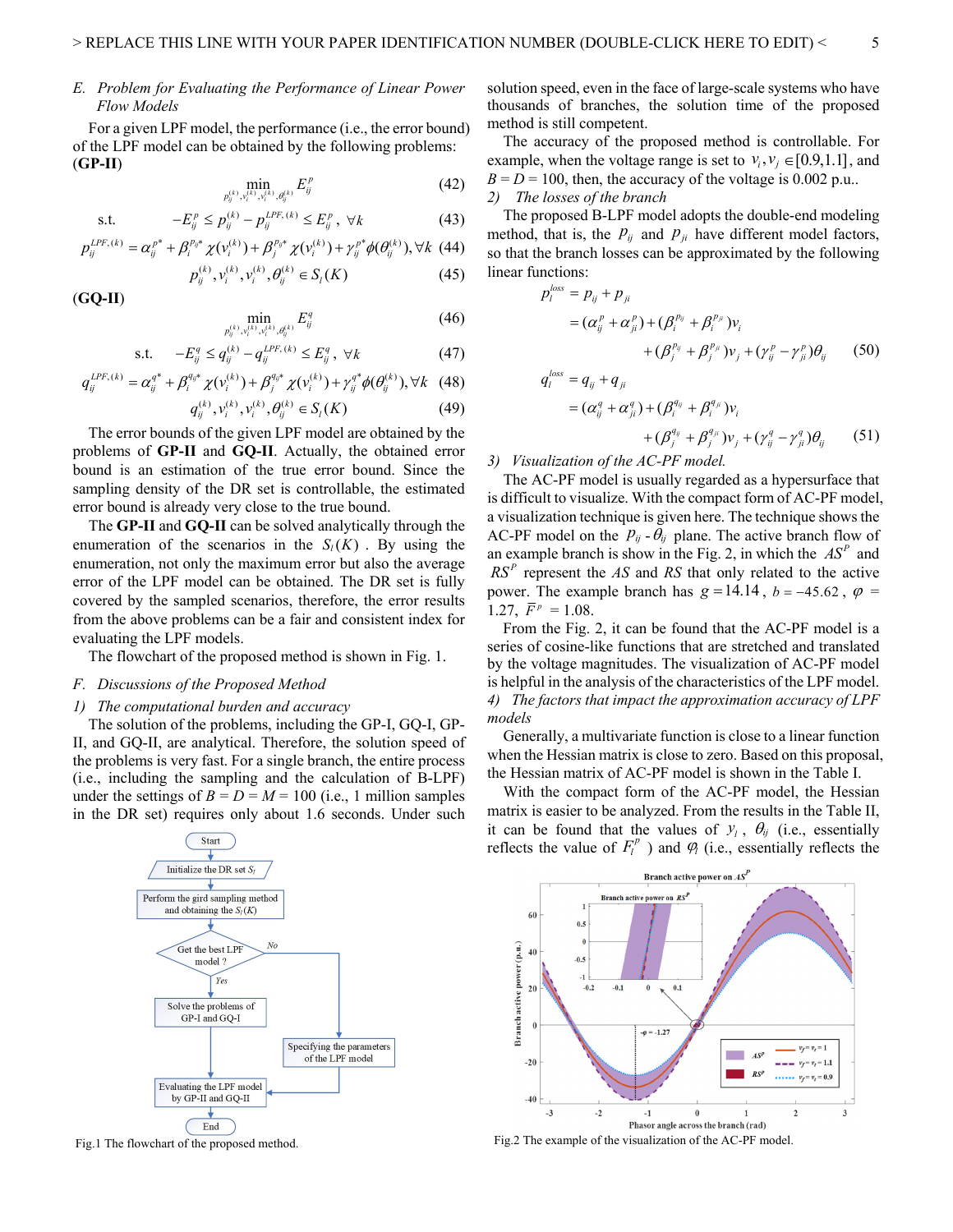TABLE I THE HESSIAN MATRICES OF THE AC-PF MODEL

| $H^P$                | $p_{ij}$                                    |                                         |                                          |  |  |  |  |
|----------------------|---------------------------------------------|-----------------------------------------|------------------------------------------|--|--|--|--|
|                      | versus $\theta_{ii}$                        | versus $v_i$                            | versus $v_i$                             |  |  |  |  |
| versus $\theta_{ii}$ | $v_i v_j v_l \cos(\theta_{ii} + \varphi_l)$ | $v_i y_l \sin(\theta_{ij} + \varphi_l)$ | $v_i y_l \sin(\theta_{ij} + \varphi_l)$  |  |  |  |  |
| versus $v_i$         | $v_j y_l \sin(\theta_{ij} + \varphi_l)$     | $2g_i$                                  | $-y_l \cos(\theta_{ij} + \varphi_l)$     |  |  |  |  |
| versus $v_i$         | $v_i y_l \sin(\theta_{ij} + \varphi_l)$     | $-y_l \cos(\theta_u + \varphi_l)$       | $\Omega$                                 |  |  |  |  |
| $H^{\mathcal{Q}}$    | $q_{ii}$                                    |                                         |                                          |  |  |  |  |
|                      | versus $\theta_{ii}$                        | versus $v_i$                            | versus $v_i$                             |  |  |  |  |
| versus $\theta_{ii}$ | $v_i v_j y_l \sin(\theta_{ij} + \varphi_l)$ | $-v_i y_i \cos(\theta_i + \varphi_i)$   | $-v_i y_i \cos(\theta_{ii} + \varphi_i)$ |  |  |  |  |
| versus $v_i$         | $-v_i y_l \cos(\theta_{ij} + \varphi_l)$    | $-2b_i$                                 | $-y_l \sin(\theta_{ij} + \varphi_l)$     |  |  |  |  |
| versus $v_i$         | $-v_i y_l \cos(\theta_{li} + \varphi_l)$    | $-y_l \sin(\theta_{ii} + \varphi_l)$    | $\Omega$                                 |  |  |  |  |

value of  $r_l / x_l$ ) are the key factors that affect the approximation accuracy of the AC-PF model.

## III. CASE STUDY

#### *A. Basic Information*

Several standard systems from the MATPOWER 7.1 [26] are tested. The systems are IEEE-24-bus system, 30-bus system, 118-bus system, ACTIVSg-200-bus system, ACTIVSg-500 bus system, ACTIVSg-2000-bus system.

LPF models are tested and compared, which are the proposed LPF model (denoted as B-LPF), the P-LPF model in (8), the D-LPF model with the following formulation of (52), and the classical DC-PF model.

$$
p_{ij}^{D-LPF} = \alpha_{ij}^P + \beta_i^{p_{ij}} v_i^2 + \beta_j^{p_{ij}} v_j^2 + \gamma_{ij}^P \theta_{ij}
$$
  
\n
$$
q_{ij}^{D-LPF} = \alpha_{ij}^q + \beta_i^{q_{ij}} v_i^2 + \beta_j^{q_{ij}} v_j^2 + \gamma_{ij}^q \theta_{ij}
$$
\n(52)

The data used in the D-LPF model is provided by the simulation approach in literature [25]. The load in the simulation process is revised according to a real annual curve of 8760h.

# *B. The Comparison Results and Overall Performance of the LPF Models*

The LPF models are compared by using the proposed evaluation method. The set  $S_l$  in the comparison is configured as the Table II.

The parameters in the grid sampling method are set to  $B = D$  $M = 100$ , which means that the maximum number of samples is one million and the voltage accuracy is 0.002 p.u.. It is worth attention that the phase angle accuracy is branch-dependent.

The comparison results are show in the Table III. Since the error of the branch with larger capacity are often larger, to make the results fair, the error is normalized by the branch capacity, which can be described as the following formulation:

$$
e_{ij} = \frac{\left| p_{ij} - p_{ij}^{LPF} \right|}{\overline{F}_{ij}^P} \times 100\%.
$$
 (53)

From the results in the Table III, three points can be founded as follows:

## *1) The Rank of the Performance of the LPF Models*

From the results in the Table III, it can be found that the performance rank of the LPF models (i.e., from the accurate one to the inaccurate one) is  $B-LPF > P-LPF > DC-PF > D-LPF$ . This result is expected. The performance of B-LPF is the best, which confirms the theory of this paper.

Besides, it is found that the performance of P-LPF is closer to that of the B-LPF, which shows that the P-LPF model is also a qualified model. The DC-PF, as an early LPF model, has a relatively good performance in the average sense (i.e., the Avg. Error), but the DC-PF has a relatively large error in the maximum sense (i.e., Max. Error), and the maximum error of DC-PF among all test systems reaches 506.5%, which is totally unacceptable in engineering. Over all, the DC-PF performance under the proposed evaluation method is consistent with the empirical knowledge of the DC-PF model.

Particularly, the performance of the D-LPF model seems to be abnormal, because it is announced in literatures that the D-LPF model is much better than the P-LPF and DC-PF. In fact, this result is reasonable, and it just confirms the theory that we put forward in literature [25], in which the theory is that the D-LPF model is actually the near-optimal LPF model on the *RS*, and the approximation error of the D-LPF is likely to be greater when performing the D-LPF on the *AS*. The DR set used in the comparison represents a quite wide range, which can be regarded as the *AS*, therefore, it is theoretically reasonable for the D-LPF to perform poorly on this DR set.

TABLE II CONFIGURATIONS OF THE SET  $[L_i, \overline{V}_i]$   $[L_j, \overline{V}_j]$   $[\underline{\theta}_i, \overline{\theta}_j]$  $\bar{F}^p_{ii}$  $\bar{F}^q_{ij}$ 

 $[0.9, 1.1]$   $[0.9, 1.1]$   $[-\pi/3, \pi/3]$  Default Equal to  $\overline{F}_{ii}^p$ 

| <b>TABLE III</b>                            |
|---------------------------------------------|
| <b>COMPARISON RESULTS OF THE LPF MODELS</b> |

|             | <b>Active Power</b> |       |       |                    |              |       | <b>Reactive Power</b> |      |              |                    |        |              |       |       |
|-------------|---------------------|-------|-------|--------------------|--------------|-------|-----------------------|------|--------------|--------------------|--------|--------------|-------|-------|
| Systems     | Max. Error $(\%)$   |       |       | Avg. Error $(\% )$ |              |       | Max. Error $(\% )$    |      |              | Avg. Error $(\% )$ |        |              |       |       |
|             | <b>B-LPF</b>        | P-LPF | D-LPF | DC                 | <b>B-LPF</b> | P-LPF | D-LPF                 | DC   | <b>B-LPF</b> | P-LPF              | D-LPF  | <b>B-LPF</b> | P-LPF | D-LPF |
| $24-bus$    | 28.4                | 36.5  | 56.7  | 43.1               | 3.6          | 3.8   | 6.1                   | 7.0  | 25.7         | 38.2               | 100.4  | 3.3          | 5.2   | 11.2  |
| $30-bus$    | 23.8                | 28.8  | 124.1 | 153.6              | 3.9          | 4.1   | 9.9                   | 18.7 | 21.0         | 25.7               | 123.7  | 2.2          | 2.9   | 7.5   |
| $118$ -bus  | 37.6                | 106.1 | 276.5 | 111.4              | 3.6          | 4.6   | 8.9                   | 10.8 | 41.0         | 110.9              | 411.7  | 3.0          | 6.2   | 13.8  |
| $200 - bus$ | 25.6                | 31.7  | 506.5 | 42.4               | 3.9          | 4.1   | 19.1                  | 6.8  | 20.3         | 29.6               | 281.9  | 2.0          | 3.3   | 13.3  |
| $500 - bus$ | 24.5                | 30.3  | 302.8 | 46.3               | 4.1          | 4.4   | 26.5                  | 6.3  | 19.5         | 28.1               | 175.5  | 1.6          | 2.6   | 14.1  |
| $2000-bus$  | 48.4                | 99.6  | 450.6 | 149.1              | 4.0          | 4.2   | 16.6                  | 8.1  | 72.7         | 110.4              | 1375.7 | 1.8          | 2.9   | 7.7   |
| Total Avg.  | 31.4                | 55.5  | 286.2 | 91.0               | 3.9          | 4.2   | 14.5                  | 9.6  | 33.4         | 57.2               | 411.5  | 2.3          | 3.8   | 11.3  |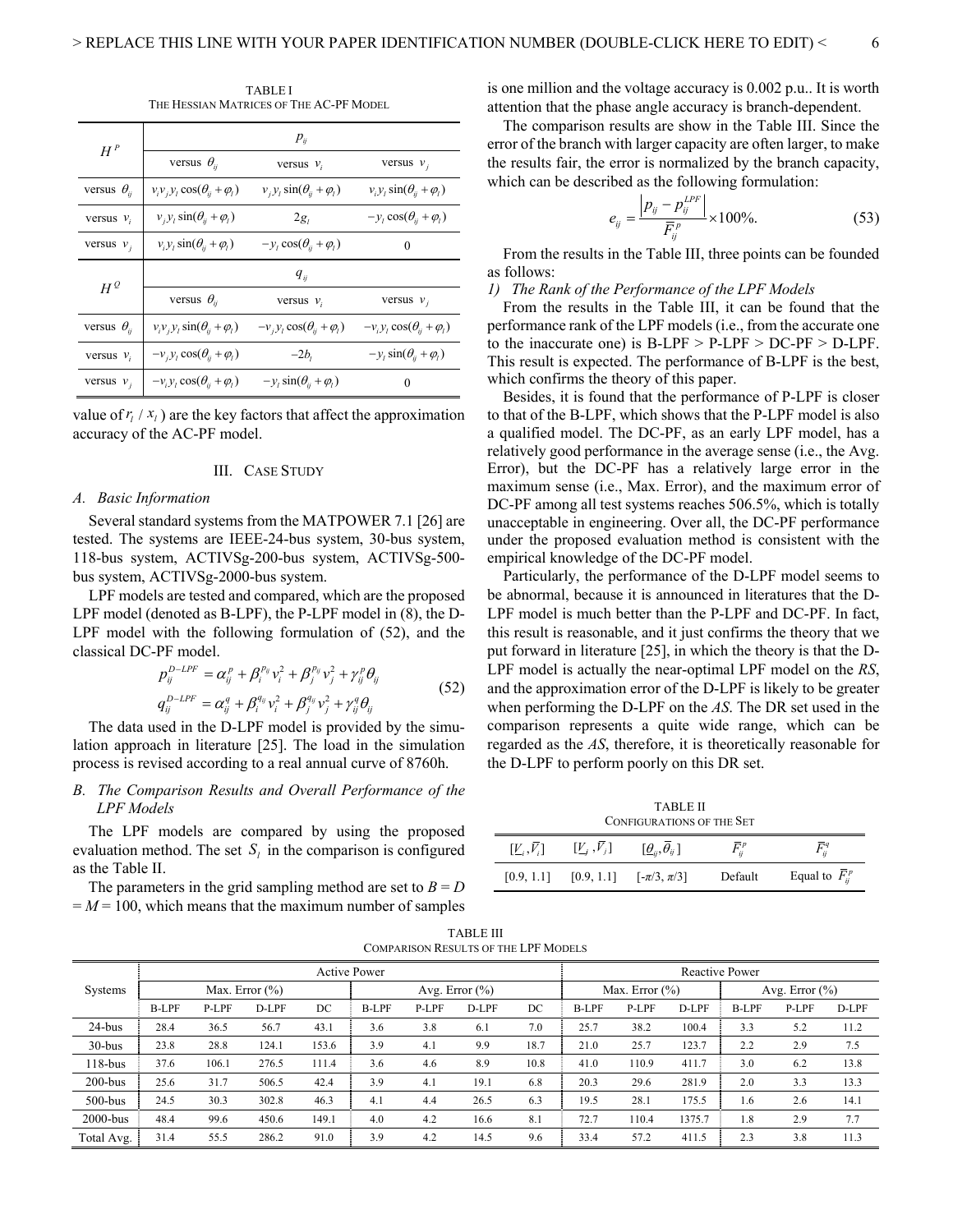

Fig.3 Example of the *HS* and the *AS*.

# *2) The D-LPF is a Special Case of the B-LPF*

To further illustrate the result of D-LPF, it takes the  $10<sup>th</sup>$ branch of 24-bus system as an example to give a visualization of  $AS$  (i.e., the  $S_i$ ) and HS. The 10<sup>th</sup> branch is selected since it has the maximum Max. Error in the 24-bus system. The *AS* and *HS* of the active branch flow of the example branch are shown in the Fig. 3.

In the Fig. 3, it can be seen that the *HS* is a small subset of the *AS*, and obviously, the D-LPF performs better than the B-LPF and P-LPF on the *HS* but worse on the *AS*. The subset *HS* is an insufficient representation of the *AS*, which may lead to factors' difference between the B-LPF and the D-LPF. The Table IV shows the factors of the four LPF models as well as the parameters of the  $10<sup>th</sup>$  branch. From the Table IV, it can be seen that the values of the factors of B-LPF and P-LPF are close, but the D-LPF are different from other LPF models.

In fact, the D-LPF model is a special case of the B-LPF model, this is because by reasonably adjusting the parameters of  $S_i$ , the *HS* can be represented by the  $S_i$ . Then the B-LPF model under this *HS* is just the D-LPF model. In this way, the D-LPF can be regarded as a special case of the B-LPF.

*3) The Significant Difference Between the Avg. Error and Max. Error*

It can be found in the Table III that the difference between the Avg. Error and the Max. Error is very large (e.g., observing the last row of Table III, the Avg. Error of B-LPF is 3.9% and the Max. Error of B-LPF is 31.4%). This phenomenon actually shows a fact that most of the branches in real power systems

TABLE IV THE LPF FACTORS OF THE  $10^{TH}$  BRANCH IN 24-BUS SYSTEM

| Factors of the LPF models |                 |                             |           |                           |  |  |  |
|---------------------------|-----------------|-----------------------------|-----------|---------------------------|--|--|--|
| Models                    | $\alpha_{ii}^p$ | $\beta_i^{\textit{p}_{ij}}$ |           | $\gamma_{ii}^{\,\,\nu}$   |  |  |  |
| <b>B-LPF</b>              | 0.0193          | 1.8033                      | $-1.8104$ | 15.2805                   |  |  |  |
| P-LPF                     |                 | 1.8036                      | $-1.8036$ | 15.7002                   |  |  |  |
| D-LPF                     | 1.3822          | 1.4064                      | $-2.6735$ | 16.9041                   |  |  |  |
| $DC-PF$                   |                 |                             |           | 16.5289                   |  |  |  |
| Parameters of the branch  |                 |                             |           |                           |  |  |  |
| y                         | g               | h                           | φ         | $\bar{F}^P$ / $\bar{F}^Q$ |  |  |  |
| 16.11                     | 3.61            | $-15.70$                    | 1.345     | 1.75                      |  |  |  |

can be well approximated by an LPF model, and a small part of the branches are naturally impossible to be approximated.

In the past, the question of whether a branch is applicable for an LPF model is generally answered empirical.

In this paper, whether a branch is suitable for a LPF model can be judged through the performance of the B-LPF. In theory, the B-LPF is the best LPF model on the given  $S_i$ , and if the approximation error of B-LPF exceeds the acceptable criterion, it can be determined that this branch is not suitable for linear approximation. This evaluation is simple and easy to implement in engineering.

## *C. The Error Distribution of the LPF Models*

The significant difference between the average error and the maximum error reminds us to pay attention to the error distributions. In this subsection, the error distributions are shown by using the 24-bus, 118-bus and 500-bus systems.

The error distributions of the active and reactive branch flows are shown in the Fig. 4 and Fig. 5 respectively. From the Fig. 4 and Fig. 5, it can be found that:

1) The error distributions of active and reactive power of B-LPF and P-LPF models are basically the same. About 1/3 of the errors are less than 1%.

2) The D-LPF and DC-PF models have relatively large errors, and about 80% errors are within the large error range (i.e., the error  $> 5\%$ ).

3) It is worth noting that the Max. Errors in the Table III appear rarely in the distributions. For example, the Max. Error of P-LPF model on 118-bus system is 106.1%. But in the Fig. 4, the errors of P-LPF that exceeding 25% are rare and occupy



Fig. 4 Error distribution of active power on 24-bus, 118-bus, 500-bus systems.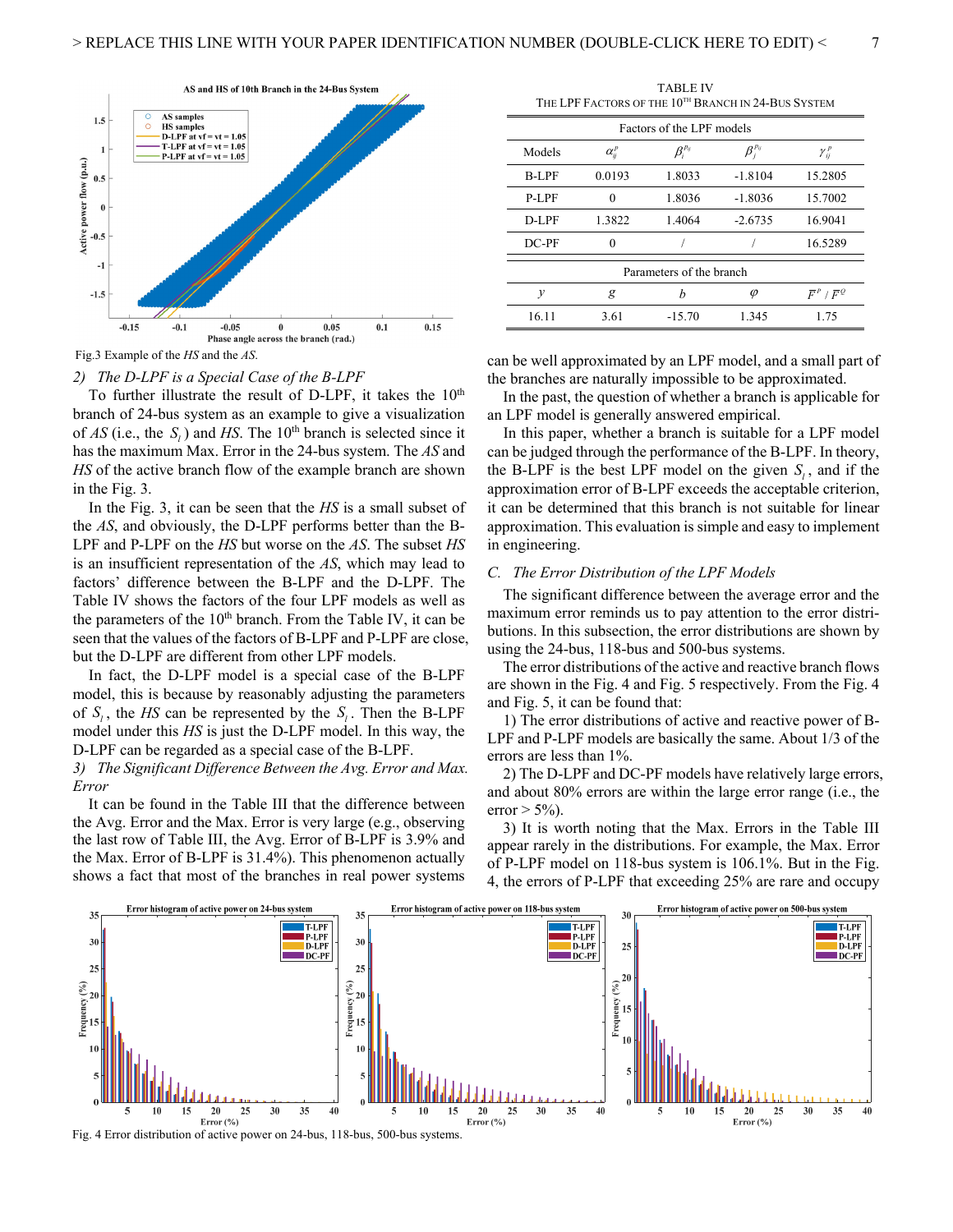

only a small part. This phenomenon confirms the robustness of the proposed LPF model.

4) From the error distributions of B-LPF and P-LPF, it can be seen that the B-LPF is slightly better than the P-LPF in the active power, and the B-LPF is significantly better than the P-LPF as for the reactive power.

From the above results, it can be concluded that the B-LPF performs the best among the four types of LPF models, and the low frequency of large errors verifies the robustness and effectiveness of the B-LPF model.

## *D. The Approximation Accuracy of Branch Losses*

The P-LPF model and DC-PF model considers the branch losses in a hot-start mode, which needs an empirical base point. On the contrary, the B-LPF model are able to approximate the losses in a cold-start mode.

In this subsection, the approximation accuracy of branch losses of the B-LPF model is investigated. The errors of losses are normalized by the following formulation:

$$
e_l^{loss} = \frac{|p_l^{loss} - p_l^{LPF, loss}|}{\max\{p_l^{loss, (k)}, \forall k \in S_l\}} \times 100\%
$$
(54)

The approximation results of the branch losses are show in the Table V. From the results in the Table V, it can be found that the approximation errors of active losses and reactive losses are exactly the same. This phenomenon actually shows that the B-LPF model keeps the physical laws when approximating the losses. In the AC-PF model, the active losses and reactive losses always keep the following linear relationship:

$$
\dot{s}_l^{\text{loss}} = p_l^{\text{loss}} + j q_l^{\text{loss}} = (\dot{y}_l \dot{v}_l)^* \dot{v}_l = g_l v_l^2 - j b_l v_l^2
$$
\n
$$
\downarrow \qquad \qquad (55)
$$

$$
p_l^{loss} / q_l^{loss} = -g_l / b_l = \text{Constant}
$$

Where,  $\dot{y}_i$  is the admittance phasor of branch *l*,  $\dot{v}_i$  is the voltage phasor difference across the branch *l*.

In different test systems, the approximate errors of the branch losses are very close, the Max. Err of all systems are about 75.1%, and the Avg. Err are about 16.6%. This result shows that B-LPF is effective and robust in the approximation of branch losses.

## *E. The Factors that Impact the Approximation Accuracy*

The method in this paper provides a large amount of error data, and the error data is not disturbed by the randomness of sampling. Therefore, we would like to analyze the key factors

TABLE V ERRORS OF BRANCH LOSSES OF THE B-LPF MODEL

|            | <b>Active Power</b>                 |      | <b>Reactive Power</b> |                  |  |  |
|------------|-------------------------------------|------|-----------------------|------------------|--|--|
| Systems    | Avg. Err $(\%)$<br>Max. Err $(\% )$ |      | Max. Err $(\%)$       | Avg. Err $(\% )$ |  |  |
| $24$ -bus  | 73.5                                | 17.3 | 73.5                  | 17.3             |  |  |
| $30 - bus$ | 72.6                                | 15.9 | 72.6                  | 15.9             |  |  |
| $118$ -bus | 73.9                                | 16.1 | 73.9                  | 16.1             |  |  |
| $200$ -bus | 74.0                                | 16.5 | 74.0                  | 16.5             |  |  |
| $500$ -bus | 82.9                                | 17.7 | 82.9                  | 17.7             |  |  |
| $2000-bus$ | 74.0                                | 16.1 | 74.0                  | 16.1             |  |  |
| Total Avg. | 75.1                                | 16.6 | 75.1                  | 16.6             |  |  |

by calculating the correlation coefficients (denoted as  $r_c$ ) between the absolute errors of the B-LPF and the various branch parameters. The results of the correlation coefficients are shown in the Table VI.

Generally, it is considered to be irrelevant when the  $r_c \leq 0.3$ ; it is considered to be a weak correlation when the  $0.3 < r_c \leq 0.8$ , and it is considered to be a strong correlation when the  $0.8 < r_c \leq 1$ .

In Table VI, it can be found that the power flow limitation  $\overline{F}$  is the most crucial factor, i.e., branches with large capacity generally have larger absolute errors, in fact, the value of  $\overline{F}$  is directly related to the range of  $\theta_{ii}$ , and from the Hessian matrix in the Table I, it is evident that the  $\theta_{ij}$  is the key variable to affect the values of the second-order partial derivatives. The second factor is the impedance angle  $\varphi$ , which represents the value of  $r/x$ , and empirically, the larger value of  $r/x$  leads to larger approximation errors. Furthermore, the values of *y* and *b* show a weak correlation on the approximation errors. On the whole, the above results validate the factors that are analyzed in the Section II-F.

TABLE VI CORRELATION COEFFICIENTS BETWEEN ABSOLUTE ERRORS AND BRANCH PARAMETERS

| Correlations | ν    | g    | h    | Ø    | $\bar{F}$ |
|--------------|------|------|------|------|-----------|
| P-MaxErr     | 0.29 | 0.16 | 0.29 | 0.45 | 0.96      |
| O-MaxErr     | 0.21 | 0.25 | 0.21 | 0.33 | 0.77      |
| P-AvgErr     | 0.37 | 0.22 | 0.38 | 0.45 | 0.95      |
| Q-AvgErr     | 0.37 | 0.22 | 0.38 | 0.45 | 0.95      |